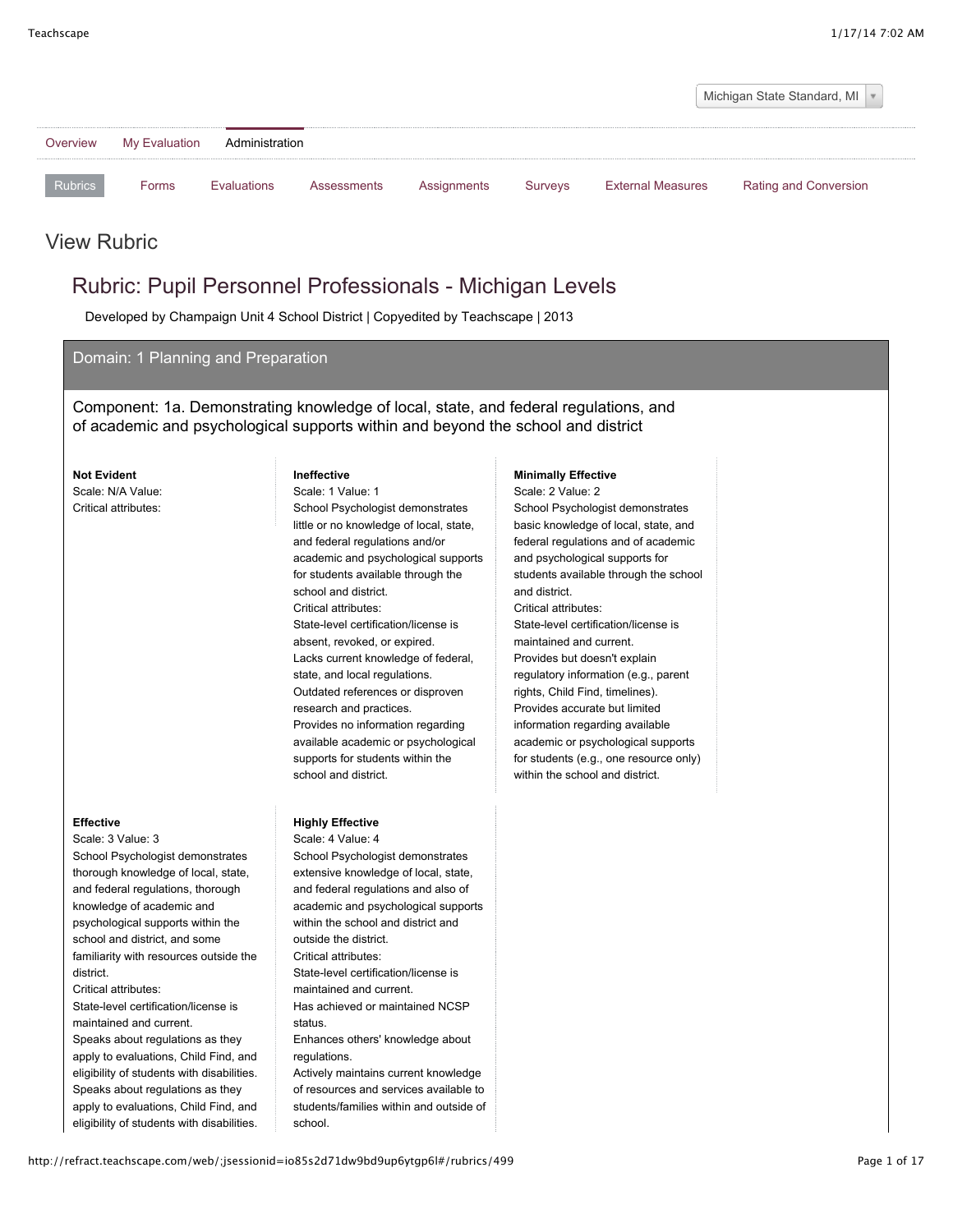Provides comprehensive information about school and district resources. Responds to parent request for community support by directing them appropriately to helpful resources.

Is identifiable as a go-to person for resources and information and for academic and psychological supports.

# Component: 1b. Demonstrating knowledge of child and adolescent development, learning, and psychopathology

**Not Evident** Scale: N/A Value: Critical attributes:

#### **Ineffective** Scale: 1 Value: 1

School Psychologist demonstrates little or no knowledge of child and adolescent development, learning, and psychopathology. Critical attributes: Does not know the basic tenets of child/adolescent development, learning, and psychopathology. Makes erroneous statements about child/adolescent development, learning, and psychopathology.

### **Minimally Effective**

Scale: 2 Value: 2 School Psychologist demonstrates basic knowledge of child and adolescent development, learning, and psychopathology. Critical attributes: Knowledge is limited to that acquired during university training.

#### **Effective**

Scale: 3 Value: 3 School Psychologist demonstrates thorough knowledge of child and adolescent development, learning, and psychopathology. Critical attributes: Remains current with the latest research in the field via DSM updates, research articles, and attending conferences.

### **Highly Effective**

Scale: 4 Value: 4 School Psychologist demonstrates extensive knowledge of child and adolescent development, learning, and psychopathology. Critical attributes: Remains current and shares with others the latest research that is relevant.

# Component: 1c. Establishing goals for the School Psychologist appropriate to the setting and the students served

**Not Evident** Scale: N/A Value: Critical attributes:

# **Ineffective**

Scale: 1 Value: 1 School Psychologist has no clear goals or the goals are inappropriate for either the situation or the age of the student(s). Critical attributes: Goals are not appropriately aligned to meet the needs of the student population. Lack of collaboration with school or district colleagues in order to develop goals for direct services.

### **Minimally Effective**

Scale: 2 Value: 2 School Psychologist's goals are rudimentary and only partially suitable for the situation and the age of the student(s). Critical attributes: Goals have limited alignment for meeting the needs of the student population. Collaborates with school or district colleagues in the development of goals for direct services only when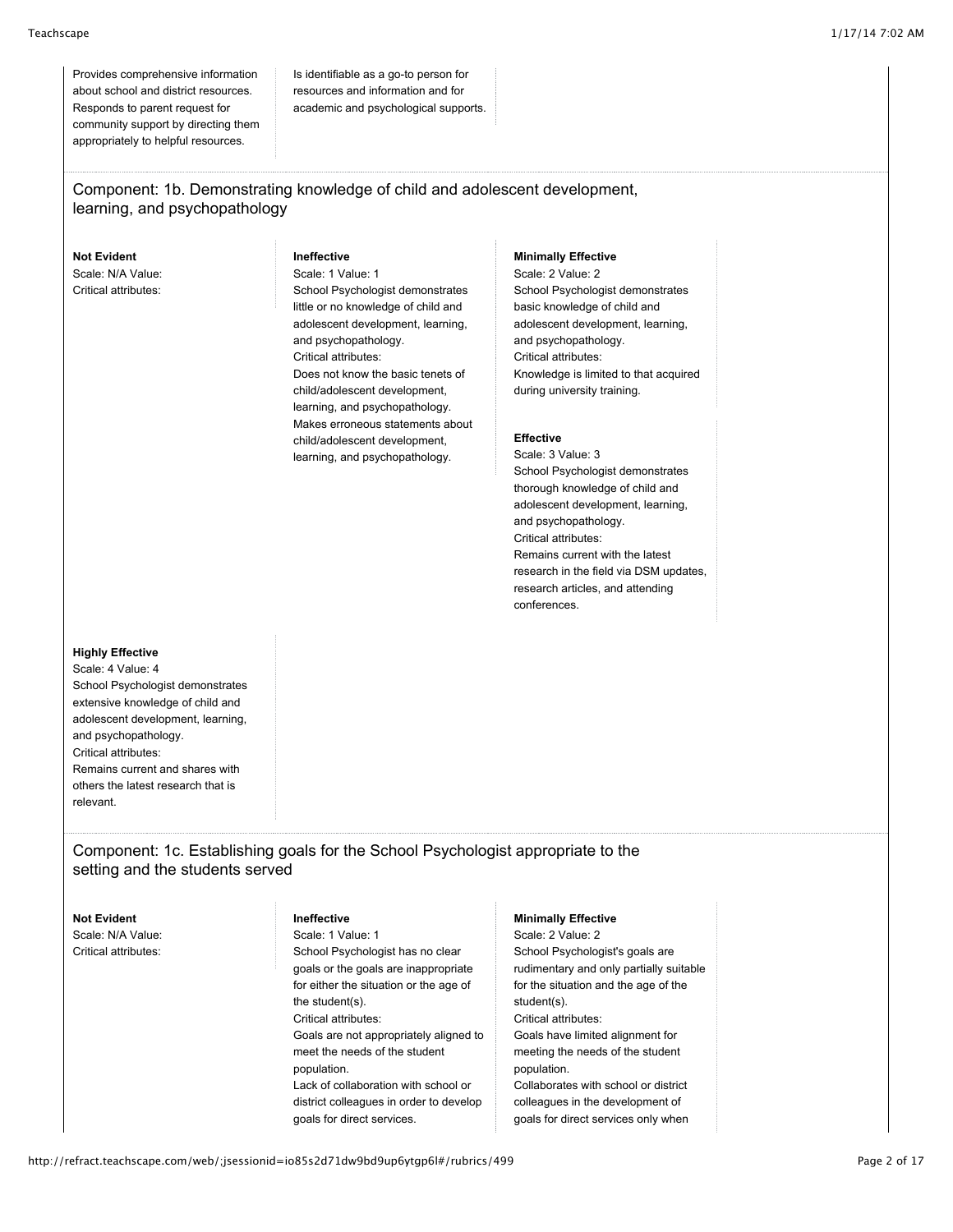required.

#### **Effective**

#### Scale: 3 Value: 3

School Psychologist's goals are clear and appropriate within the context of the educational setting and for the age/developmental level of the student(s).

#### Critical attributes:

Goals are clear and appropriate for meeting the needs of the student population.

Collaborates with school or district colleagues in order to develop goals for direct services.

#### **Highly Effective**

Scale: 4 Value: 4 School Psychologist's goals are highly appropriate and personalized based upon multiple factors within the context of the educational setting and for the age/developmental level of the student(s). Critical attributes: Goals are clear, appropriate, and highly personalized to the context of the educational setting. Seeks opportunities for ongoing dialogue with colleagues at school/district level to set goals. Goals show awareness of nondiscriminatory practices/assessments to protect against disproportionate labeling or special education identification of students.

# Component: 1d. Considering possible interventions and instructional supports based on student needs

### **Not Evident** Scale: N/A Value: Critical attributes:

## **Ineffective**

Scale: 1 Value: 1 School Psychologist does not consider possible academic, behavioral, and social/emotional interventions/supports for students. Critical attributes:

Does not demonstrate knowledge of evidence-based interventions across all Tiers.

Does not collaborate with school personnel in order to identify schoolwide, at-risk, or special education interventions.

Unable to suggest or identify appropriate interventions that meet the needs of students.

# **Minimally Effective**

Scale: 2 Value: 2 School Psychologist considers possible academic, behavioral, and social/emotional interventions/ supports but inconsistently aligns supports to the specific needs of students. Critical attributes:

Demonstrates limited knowledge of evidence-based interventions across all Tiers.

Collaborates only when requested with school personnel in order to identify school-wide, at-risk, or special education interventions. Limited suggestions for appropriate interventions to meet the needs of students.

#### **Effective**

Scale: 3 Value: 3 School Psychologist considers possible evidence-based academic, behavioral, and social/emotional interventions/supports that target the specific needs of students. Critical attributes: Demonstrates an understanding of the supports and interventions that are available to students across all Tiers. Frequently collaborates with school

# **Highly Effective**

Scale: 4 Value: 4 School Psychologist thoroughly considers possible evidence-based academic, behavioral, and social/emotional interventions/ supports that target the specific needs of students and are connected to building/district goals. Critical attributes: Demonstrates an extensive understanding of the supports and interventions that are available to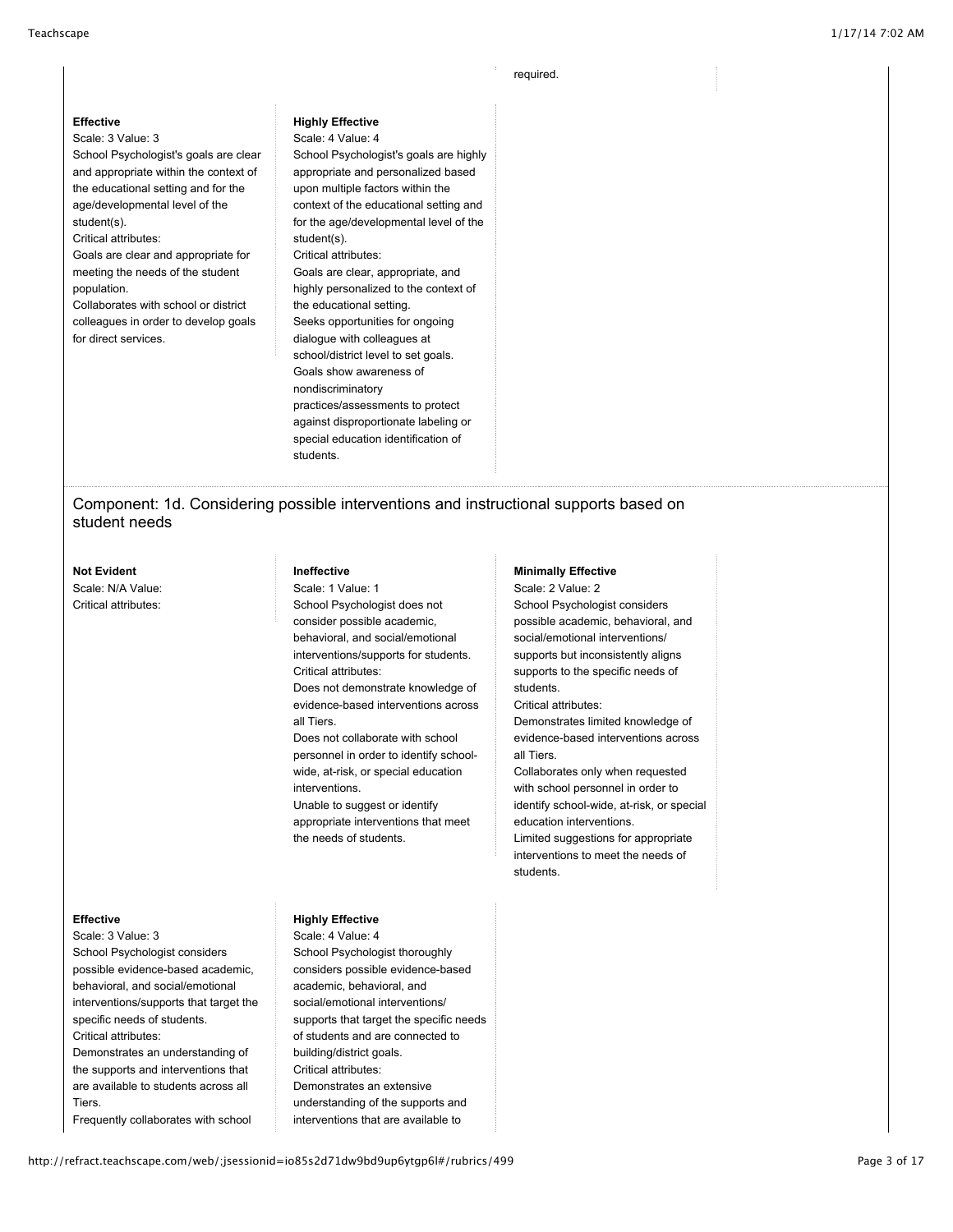personnel in order to develop schoolwide, at-risk, or special education interventions Regularly suggests or identifies appropriate interventions that meet the needs of students.

students across all Tiers. Provides leadership when collaborating with school personnel in order to develop school-wide, at-risk, or special education interventions. Functions within a leadership role by researching interventions that are available to meet the needs of students and soliciting the obtainment of such materials.

# Component: 1e. Demonstrating knowledge of a variety of assessment instruments and identifying measures that are able to evaluate educational needs and eligibilities

# **Not Evident**

Scale: N/A Value: Critical attributes:

## **Ineffective**

Scale: 1 Value: 1

School Psychologist demonstrates little or no knowledge of assessment instruments and is unable to identify instruments that effectively evaluate educational needs and eligibilities. Critical attributes:

Uses incorrect or inappropriate data sources.

Uses inappropriate or outdated instruments to evaluate educational needs, interventions, and progress.

#### **Minimally Effective**

Scale: 2 Value: 2 School Psychologist has limited knowledge of assessment instruments for systems, groups, and individuals and inconsistently identifies instruments that effectively evaluate educational needs and eligibilities. Critical attributes: Relies on limited data sources. Suggests inappropriate instruments to evaluate educational needs, interventions, and progress.

### **Effective**

Scale: 3 Value: 3 School Psychologist has knowledge of a variety of valid and reliable assessment instruments for systems, groups, and individuals and consistently identifies instruments that effectively evaluate educational needs and eligibilities. Critical attributes:

Relies on a breadth of data sources. Accurately selects this information to suggest appropriate instruments that evaluate educational needs, interventions, and progress.

## **Highly Effective**

Scale: 4 Value: 4 School Psychologist has extensive knowledge of valid and reliable assessment instruments for systems, groups, and individuals and always identifies instruments that effectively evaluate educational needs and eligibilities. Critical attributes:

Relies on a breadth of data sources. Accurately selects information to make specific recommendations for effective instruments that evaluate educational needs, interventions, and progress.

Selects evaluation instruments based on specific student needs.

# Domain: 2 The Environment

Component: 2a. Establishing rapport with students, parents, and school personnel

**Not Evident** Scale: N/A Value: Critical attributes:

# **Ineffective**

Scale: 1 Value: 1 School Psychologist's interactions with students, staff, and parents are negative or inappropriate. Students appear uncomfortable in School

## **Minimally Effective**

Scale: 2 Value: 2 School Psychologist's interactions with students, staff, and parents are a mix of positive and negative. School Psychologist's efforts at developing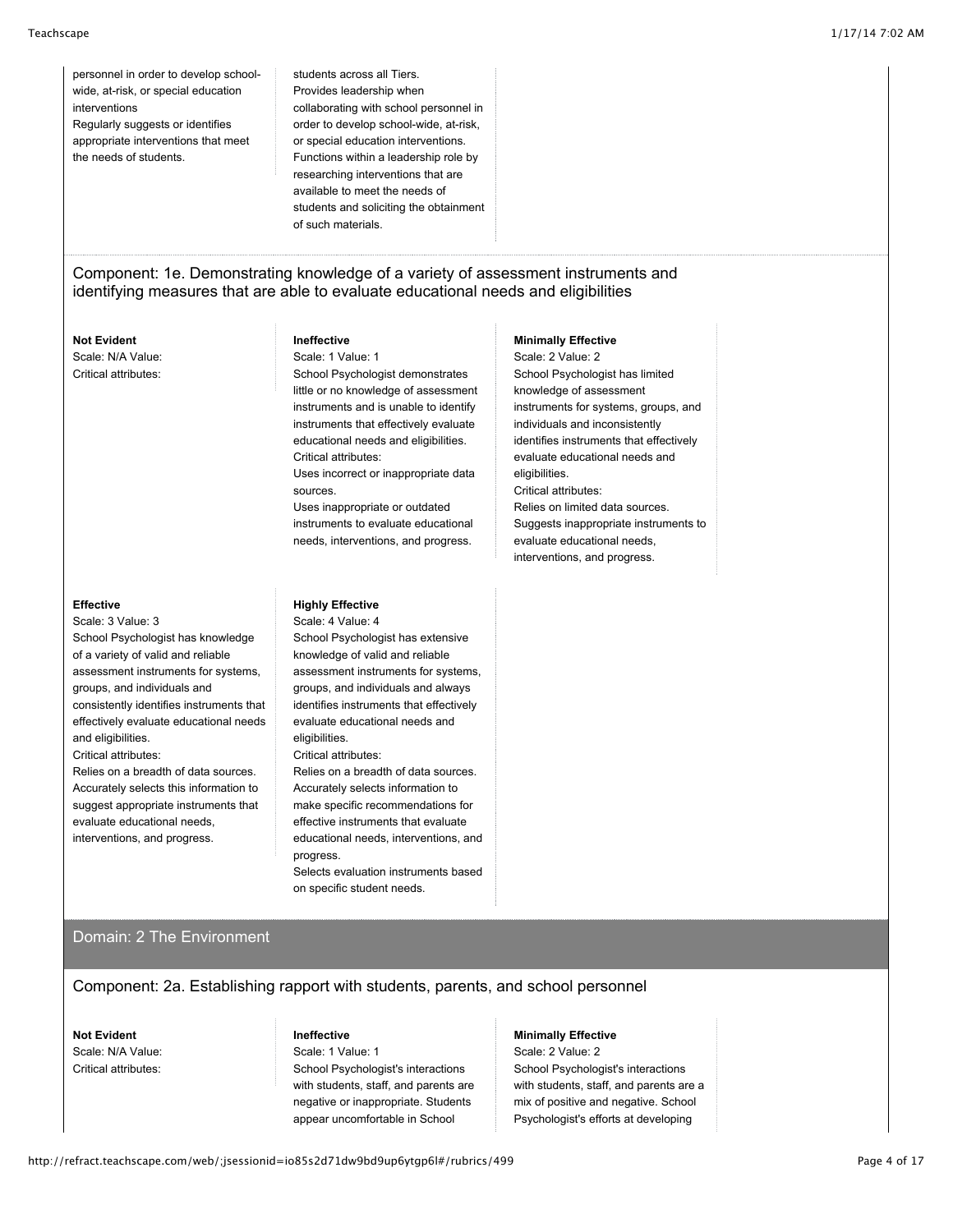Psychologist's environment. Critical attributes: Lack of respect is observed in interactions with others. Students refuse to speak with School Psychologist. No effort is made toward repairing relationships or building rapport.

rapport are inconsistent. Critical attributes: Interactions with others are inconsistent and there is limited respect demonstrated through words or actions to students, parents, and/or school personnel. Some students refuse to speak with School Psychologist. Inconsistent effort is made toward supporting respectful relationships and building rapport.

# **Effective**

Scale: 3 Value: 3 School Psychologist's interactions with students, staff, and parents are positive and respectful. Students appear comfortable in School Psychologist's environment. Critical attributes: Respectful interactions with all stakeholders. Effort is made toward repairing relationships and building rapport. Establishes visibility in the school and is approachable to all. Has an "open door" policy for students, staff, and parents.

## **Highly Effective**

Scale: 4 Value: 4 School Psychologist creates an environment that is welcoming to diverse students and families, using knowledge of individual students' background information to guide interactions. Students, staff, and parents seek out School Psychologist, reflecting a high degree of comfort and trust in the relationship. Critical attributes: Parents, students, and staff regularly seek out the support of School Psychologist. Interactions with staff during consultation are respectful and reciprocal. Efforts are made to repair relationships and reestablish rapport with all stakeholders. School Psychologist is sought out by building/district administration to act in a leadership role or as a facilitator. Establishes visibility in the school/district and is approachable to all. Promotes an "open door" policy for students, staff, and parents.

#### **Not Evident** Scale: N/A Value: **Ineffective Minimally Effective** Scale: 2 Value: 2

Component: 2b. Working toward establishing a positive culture and climate throughout

Critical attributes:

the school

Scale: 1 Value: 1

School Psychologist makes no attempt to establish a culture for positive mental health in the testing environment and/or school. School Psychologist demonstrates a lack of knowledge and involvement in schoolwide/tiered social/emotional and behavioral supports and interventions. Critical attributes: Unaware of or not invested in the culture and climate of the school. Does not participate in school-wide committees, leadership teams, or

School Psychologist inconsistently promotes a culture for positive mental health in the testing environment and/or school. School Psychologist has limited knowledge of schoolwide/tiered social/emotional and behavioral supports and interventions. Critical attributes: Has limited knowledge or commitment to supporting the culture and climate of the school. Participates when required in school-

wide committees, leadership teams,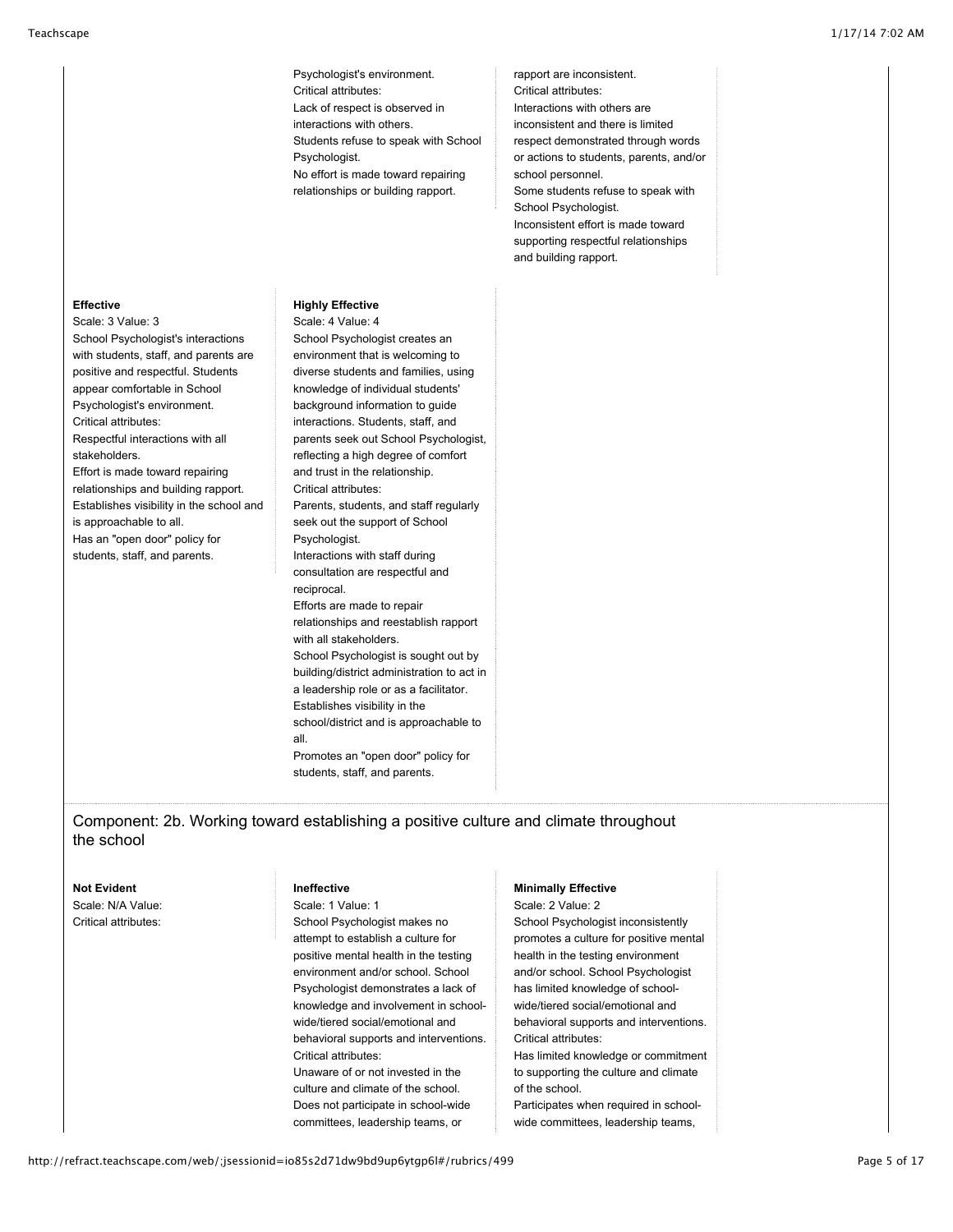problem-solving teams. Does not participate in and doesn't have knowledge of the planning and/or implementation of Tier 1 social/emotional and behavioral interventions.

## or problem-solving teams. Limited participation in or demonstrates limited knowledge of the planning and/or implementation of Tier 1 social/emotional and behavioral interventions.

## **Effective**

Scale: 3 Value: 3 School Psychologist consistently promotes a culture for positive mental health in the testing environment and/or school. School Psychologist demonstrates knowledge of schoolwide/tiered social/emotional and behavioral supports and interventions. Critical attributes: Aware of and actively works to enhance the culture and climate of the school. Participates in school-wide committees, leadership teams, or problem-solving teams. Is involved in and demonstrates knowledge of the planning and implementation of Tier 1 social/emotional and behavioral interventions.

**Highly Effective** Scale: 4 Value: 4 School Psychologist models and facilitates a culture for positive mental health throughout the school. School Psychologist demonstrates a vast knowledge of and involvement in school-wide/tiered behavioral supports and interventions. Critical attributes: Invested in establishing a positive culture and climate throughout the school. Assumes a leadership role in schoolwide committees, leadership teams, or problem-solving teams. Actively involved in and demonstrates a vast knowledge of the planning and implementation of Tier 1 social/emotional and behavioral interventions. Assists in the development and/or

implementation of assessments in order to determine which areas of climate and culture need support.

Component: 2c. Establishing and maintaining clear procedures for referrals and using time effectively

**Not Evident**

Scale: N/A Value: Critical attributes:

# **Ineffective**

Scale: 1 Value: 1 School Psychologist does not follow district and building referral procedures. School Psychologist exercises poor judgment in setting priorities, resulting in confusion and missed deadlines. Critical attributes: Frequently leaves confidential materials in view of others and does not take proper measures to dispose of confidential materials. Materials are lost, misplaced, or unsecured. Does not respect copyright laws pertaining to assessment materials. District procedures for maintaining student files/ protocols are not followed. Timelines are regularly not met by

School Psychologist.

#### **Minimally Effective**

Scale: 2 Value: 2 School Psychologist understands but does not consistently comply with district and building referral procedures. School Psychologist's time-management skills are moderately well developed; essential activities are carried out but not always in the most efficient manner. Critical attributes: Occasionally leaves confidential materials in view of others and improperly disposes of confidential materials. Materials are not easily accessible and not always secured. Inconsistently adheres to copyright laws that pertain to assessment materials. District procedures for maintaining student files/ protocols are followed inconsistently.

Timelines are occasionally not met by School Psychologist.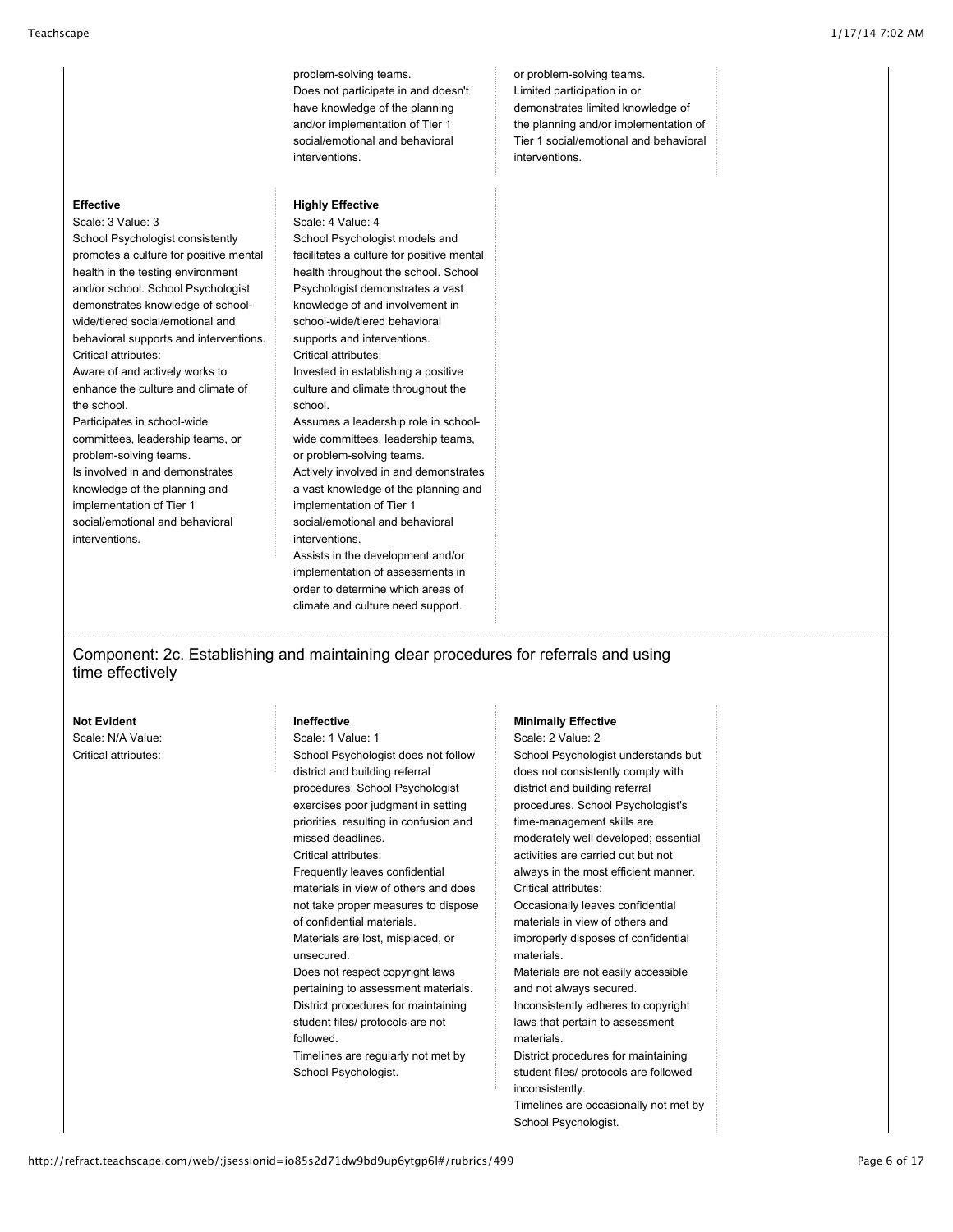#### **Effective** Scale: 3 Value: 3

School Psychologist understands and consistently adheres to building and district referral procedures. School Psychologist effectively sets priorities, resulting in the efficient completion of evaluations and other assigned job duties.

## Critical attributes:

Confidential materials are appropriately stored and disposed of properly (e.g., shredding). Materials are readily available and secured.

Copyright laws pertaining to assessment instruments and protocols are respected. District procedures for maintaining student files/protocols are followed. Timelines are met by School Psychologist.

### **Highly Effective**

Scale: 4 Value: 4 School Psychologist understands referral procedures, consistently adheres to those procedures, and has established himself or herself as a resource person for others to learn the referral procedures. School Psychologist demonstrates excellent time-management skills, accomplishing all tasks in a seamless manner. Critical attributes: Specific protocols of practice are used to ensure that materials are kept confidential and disposed of properly. Materials are readily available and consistently secured. Copyright laws pertaining to assessment instruments and protocols are consistently respected. District procedures for maintaining student files/protocols are consistently followed. School Psychologist coordinates team

efforts to meet special education timelines.

Component: 2d. Establishing standards of student conduct in the evaluation and counseling environment and organizing that environment for optimal results

#### **Not Evident**

Scale: N/A Value: Critical attributes:

## **Ineffective**

Scale: 1 Value: 1

No standards of conduct have been established, and School Psychologist disregards or fails to address negative student behavior in the evaluation/counseling environment. Critical attributes: Does not collaborate with school personnel regarding student behavior.

Refuses to deal with crisis situations. No environmental structure or behavior management techniques that support student behavior.

#### **Minimally Effective**

Scale: 2 Value: 2 Standards of conduct appear to have been established for the evaluation and counseling environment. School Psychologist's attempts to monitor and correct negative student behavior in the evaluation/counseling environment are partially successful. Critical attributes:

Collaborates infrequently with school personnel regarding student behavior. Avoids dealing with crisis situations. Uses same environmental structure or behavior management techniques regardless of student needs.

#### **Effective**

Scale: 3 Value: 3 Standards of conduct have been established for the evaluation and counseling environment. School Psychologist monitors student behavior against those standards; response to students is appropriate, respectful, and consistent with schoolwide expectations. Critical attributes:

# **Highly Effective**

Scale: 4 Value: 4 Standards of conduct have been established for the evaluation and counseling environment. School Psychologist's monitoring of students is subtle and preventive, students engage in self-monitoring of behavior, and the milieu serves as a model for other school staff. Critical attributes: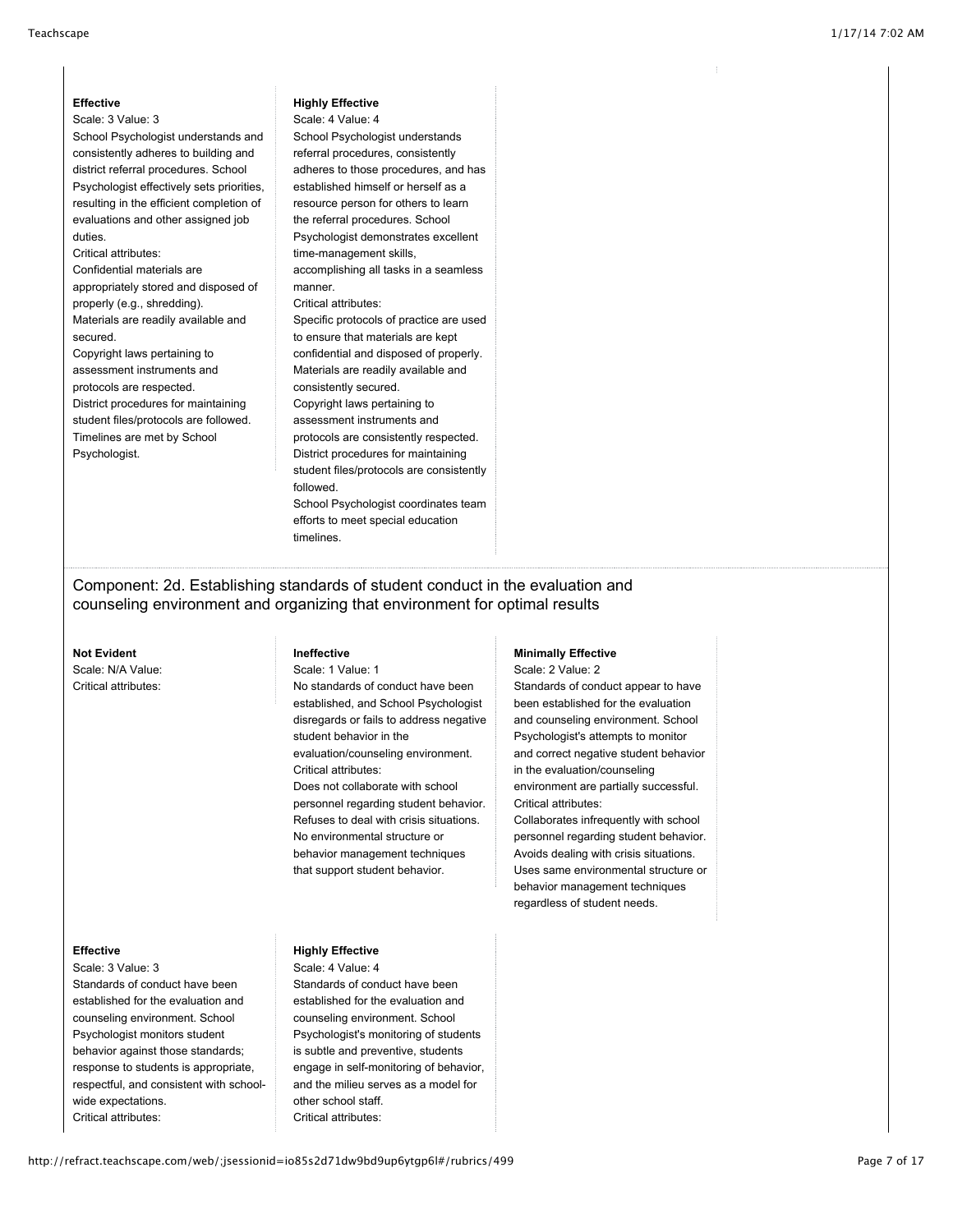Collaborates with school personnel regarding student behavior. Helps defuse students in crisis. Flexibly structures environment and employs techniques designed to effectively manage student behavior. Sought out by school personnel in order to address student behavioral concerns. Frequently sought out to defuse students in crisis. Flexibly structures environment and employs techniques designed to

effectively manage and promote positive student behavior by responding to individual needs.

# Domain: 3 Delivery of Service

# Component: 3a. Demonstrating the ability to communicate effectively with students at their developmental level

### **Not Evident** Scale: N/A Value: Critical attributes:

## **Ineffective**

Scale: 1 Value: 1 School Psychologist does not interact with students or engages in inappropriate interactions. Direct interactions with students are extremely limited or the purposes of such interactions are not clearly communicated with the student(s). Critical attributes: Interactions with students are disrespectful, condescending, or inappropriate to the students' developmental level. Boundaries between School Psychologist and students are inappropriate. No expectations for or explanations of activities are given to students.

#### **Minimally Effective**

Scale: 2 Value: 2 School Psychologist's communication with students is not always developmentally appropriate. The purpose of and directions for activities are not clearly expressed or developmentally appropriate. Critical attributes: Boundaries between School Psychologist and students are unclear. Uses confusing or developmentally inappropriate language when interacting with students. Inconsistent expectations for or explanations of activities are given to students.

### **Effective**

Scale: 3 Value: 3 School Psychologist effectively communicates with students using developmentally appropriate language. The purpose of and directions for activities are clearly expressed and developmentally appropriate. Critical attributes: Boundaries between School Psychologist and students are clear and developmentally appropriate. As developmentally appropriate, students are included in discussions about their education and needs. Expectations for or explanations of activities are clearly communicated to students.

## **Highly Effective**

Scale: 4 Value: 4 School Psychologist's communication with students is consistently effective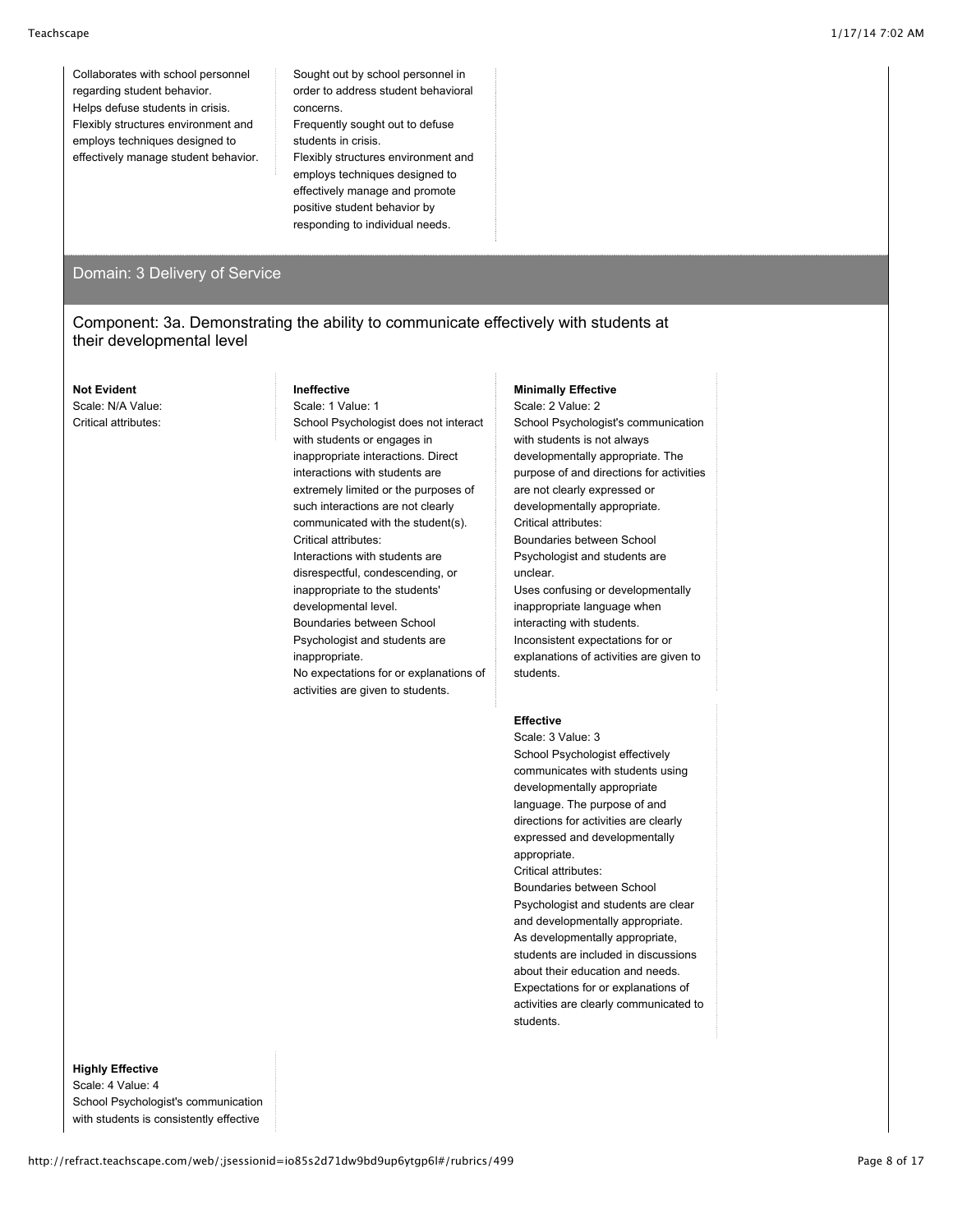and uses developmentally appropriate language. The purpose of and directions for activities are clearly expressed, developmentally appropriate, and generalizable to other settings. Critical attributes: Boundaries between School Psychologist and students are explicit and understood by students, families, and staff. Students are involved in personalized discussions about their education and needs. Expectations for or explanations of activities are communicated in a

variety of ways to students. Practitioner uses student feedback in order to make recommendations.

# Component: 3b. Interpreting data to facilitate effective instructional decision making

#### **Not Evident**

Scale: N/A Value: Critical attributes:

## **Ineffective**

Scale: 1 Value: 1 School Psychologist does not use data and/or incorrectly interprets data to inform decision making in problemsolving and eligibility meetings. Critical attributes: School Psychologist refuses to be a part of the problem-solving team or does not participate in discussions about student concerns. Fails to make data-based decisions regarding instruction and interventions. Does not collaborate with other staff.

#### **Minimally Effective**

Scale: 2 Value: 2 School Psychologist presents data in a way that is not clearly understood by other team members. School Psychologist is a passive participant in problem-solving and eligibility meetings.

Critical attributes: Participation on the problem-solving team is inconsistent, and School Psychologist rarely participates in discussions about student concerns. Has limited knowledge of tools and processes to effectively collect data and monitor progress. Uses incorrect or superfluous data for instructional planning or decision making.

## **Effective**

Scale: 3 Value: 3 School Psychologist clearly interprets data for team members and facilitates effective decision making in problemsolving and eligibility meetings. Critical attributes:

Regularly participates on the problemsolving team and makes meaningful contributions to discussions about student concerns.

Consistently uses tools and processes to effectively collect data. Uses accurate data sources to assist with instructional planning, progress monitoring, and decision making.

### **Highly Effective**

Scale: 4 Value: 4

School Psychologist always interprets data clearly and concisely and promotes effective decision making in a culturally responsive manner across meetings at the system, group, and individual level.

Critical attributes:

Provides leadership to the problemsolving team and facilitates the process so that all members can provide meaningful contributions to discussions about student concerns. Effectively and consistently uses tools and processes to collect data and monitor progress.

Mentors and/or guides others in the use of tools and processes to collect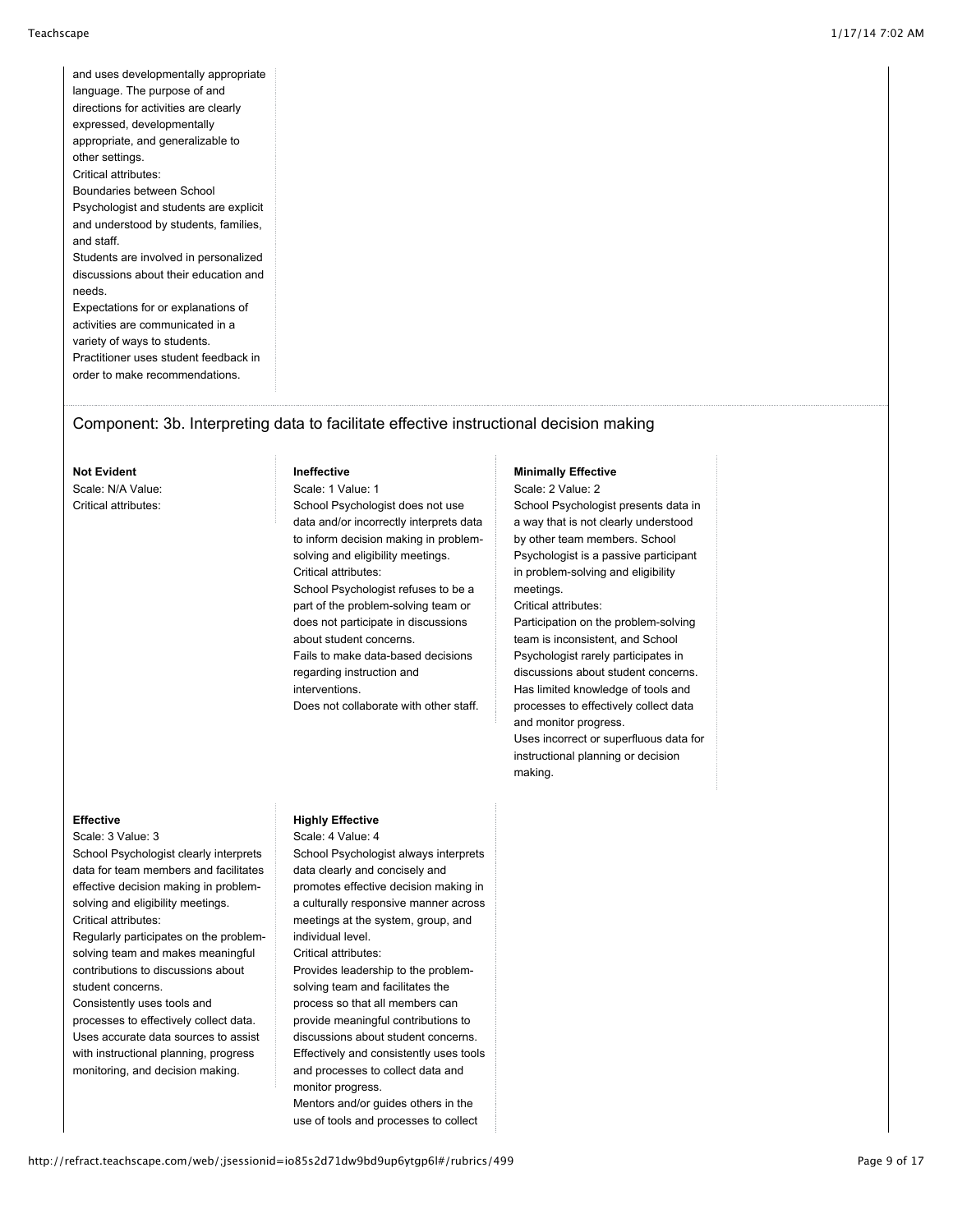data and monitor progress. Relies on a variety of data sources to drive instructional planning, progress monitoring, and decision making.

## Component: 3c. Promoting the use of evidence-based interventions and supports based on student needs

### **Not Evident**

Scale: N/A Value: Critical attributes:

- **Effective**
- Scale: 3 Value: 3 School Psychologist is actively involved in scheduled consultations regarding evidence-based academic, behavioral, and social/emotional interventions that target the specific needs of students. Critical attributes: Regularly participates in meetings in which appropriate interventions are developed for students. Recommends appropriate interventions based on student data.

## **Ineffective**

Scale: 1 Value: 1 School Psychologist does not attend scheduled consultations regarding evidence-based interventions for specific students. Critical attributes: Refuses to attend or does not contribute in appropriate ways to meetings in which interventions are developed for students. Makes no recommendations or recommendations are not based on student data.

## **Highly Effective**

Scale: 4 Value: 4 School Psychologist initiates consultations regarding evidencebased interventions with staff and families, contributes actively and positively during consultations, and helps to align interventions with building/district goals. Critical attributes: Provides leadership during meetings in which appropriate interventions are developed for students. Recommends individual interventions that are responsive to individual student needs.

**Minimally Effective**

Scale: 2 Value: 2 School Psychologist passively participates in scheduled consultations regarding evidencebased interventions for specific students and provides limited input. Critical attributes: Provides limited, meaningful contributions to meetings in which interventions are developed for students. Recommends standard interventions

without attention to student data.

Component: 3d. Administering and interpreting the appropriate assessments in order to make a thorough evaluation of student educational needs

### **Not Evident** Scale: N/A Value: Critical attributes:

#### **Ineffective**

#### Scale: 1 Value: 1

School Psychologist does not adhere to standardization procedures when administering assessments or does not score assessments accurately. Critical attributes: Does not use appropriate assessment materials. Does not follow standardized procedures when evaluating. Reports are full of errors, are unclear, and contain professional jargon. Evaluation results do not inform or guide interventions, eligibility, or supports.

## **Minimally Effective**

Scale: 2 Value: 2 School Psychologist administers assessments adhering to standardization procedures and accurately scores assessments. School Psychologist either does not synthesize evaluation data accurately or prepares paperwork that is not understandable to school staff. Critical attributes: Has limited knowledge about available assessment materials or uses inappropriate assessments. Follows standardized procedures for evaluation inconsistently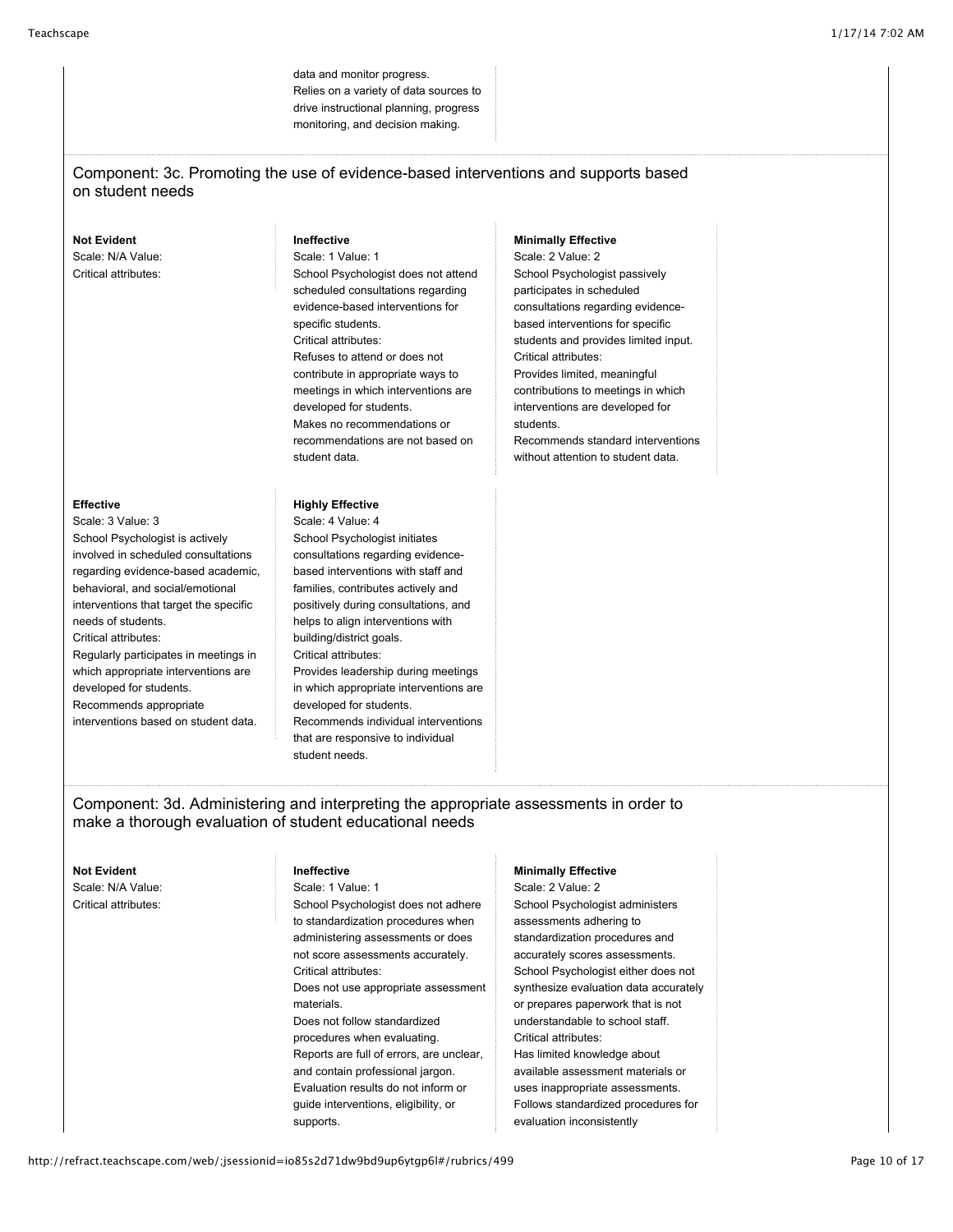Reports are a mixture of professional jargon and "layman's" terms and are unclear to parents and staff. Evaluation results provide limited guidance in the development of interventions, eligibility, or supports.

## Scale: 3 Value: 3 School Psychologist properly administers assessments adhering to standardization procedures. School Psychologist scores and interprets

**Effective**

assessments and prepares paperwork that accurately synthesizes evaluation data in a manner understandable to school staff.

Critical attributes:

Knowledgeable about available

assessments and uses the appropriate instruments to answer questions based upon student

characteristics.

Follows standardized administration procedures.

Reports rely on the use of "layman's" terms to ease comprehension for parents and staff.

Evaluation results inform and guide interventions, eligibility, and supports.

### **Highly Effective**

Scale: 4 Value: 4 School Psychologist properly administers assessments adhering to standardization procedures. School Psychologist scores and interprets assessments and prepares paperwork that accurately synthesizes evaluation data that are understandable to students (when appropriate), parents, and school staff, and the assessments meaningfully contribute to eligibility determinations. Critical attributes: Knowledgeable about a variety of assessments and selects the most appropriate instruments for addressing unique student characteristics. Proficient in assessing a variety of student needs (e.g., autism, nonverbal, executive functioning, cognitive impairments). Proficient in building rapport with students during assessment in order to obtain valid results. Reports are understandable to parents and staff and include examples of student performance. Results meaningfully contribute to the determination of interventions, eligibility, and supports.

# Component: 3e. Demonstrating flexibility, adaptability, and responsiveness when working with staff, students, and parents

#### **Not Evident**

Scale: N/A Value: Critical attributes:

# **Ineffective**

Scale: 1 Value: 1 School Psychologist avoids input from staff, students, and parents and adheres to rigid procedures even when they are proven ineffective. Critical attributes: Knowledge of students' needs and interests does not drive recommendations. Has very limited approaches within his/her repertoire to address the diverse needs of students. During unexpected situations, School Psychologist does not assist.

### **Minimally Effective**

Scale: 2 Value: 2 School Psychologist responds reluctantly to staff, student, and parent input and may make minor changes in response to students' needs. Critical attributes: Knowledge of students' needs and interests does not drive recommendations; rather, School Psychologist adheres to a predetermined approach. Has limited approaches within his/her repertoire to address diverse needs of students. During unexpected situations, School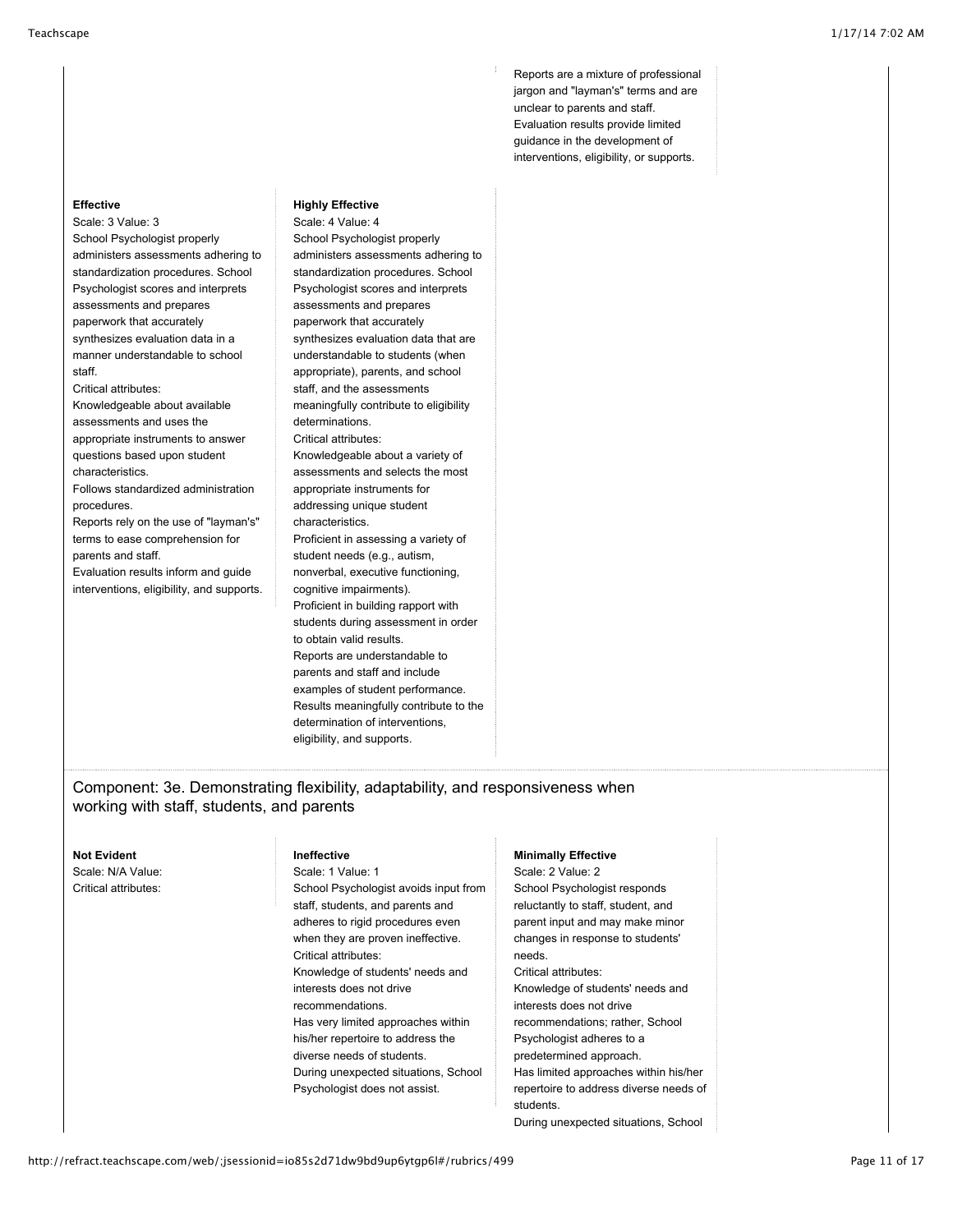Psychologist responds only when directed by administration.

## **Effective**

Scale: 3 Value: 3 School Psychologist makes changes as needed in response to staff, student, and parent input, and demonstrates flexibility and adaptability to students' needs. Critical attributes: Knowledge of students' needs and

interests drives recommendations. Has a variety of approaches within his/her repertoire to address the diverse needs of students. During unexpected situations, School Psychologist responds flexibly with usage of his/her time and adjustment of priorities.

### **Highly Effective**

Scale: 4 Value: 4 School Psychologist readily and courteously responds to staff, student, and parent input and proactively anticipates students' needs. School Psychologist collaboratively seeks ways to improve the responsiveness of the school-wide environment to students' needs. Critical attributes: Knowledge of students' needs and interests consistently drives recommendations. Has a multitude of approaches within his/her repertoire to address the diverse needs of students. During unexpected situations, School Psychologist responds flexibly with usage of his/her time and adjustment of priorities and assists other schools and/or staff within the district as needed.

## Domain: 4 Professional Responsibilities

## Component: 4a. Reflecting on professional practice

### **Not Evident**

Scale: N/A Value: Critical attributes:

#### **Ineffective**

Scale: 1 Value: 1 School Psychologist does not reflect on practice or the reflections are inaccurate or self-serving. Critical attributes: Does not assess the effectiveness of professional practice. Unable to communicate personal strengths and weaknesses or ways that professional practice can be improved.

#### **Minimally Effective**

Scale: 2 Value: 2 School Psychologist's reflection on practice is moderately accurate and objective without citing specific examples, and with only generic suggestions as to how it might be improved.

Critical attributes: Inconsistently assesses the effectiveness of professional practice. Ineffectively communicates personal strengths and weaknesses or ways that professional practice can be improved.

### **Effective**

Scale: 3 Value: 3 School Psychologist's reflection provides an accurate and objective description of practice, citing specific positive and negative characteristics; School Psychologist makes some specific suggestions as to how his/her performance might be improved. Critical attributes:

Accurately assesses the effectiveness of professional practice.

#### **Highly Effective** Scale: 4 Value: 4

School Psychologist's reflection is highly accurate and perceptive, citing specific examples that were not fully successful for at least some students; School Psychologist draws on an extensive repertoire to suggest alternative strategies. Critical attributes: Regularly and accurately assesses the effectiveness of professional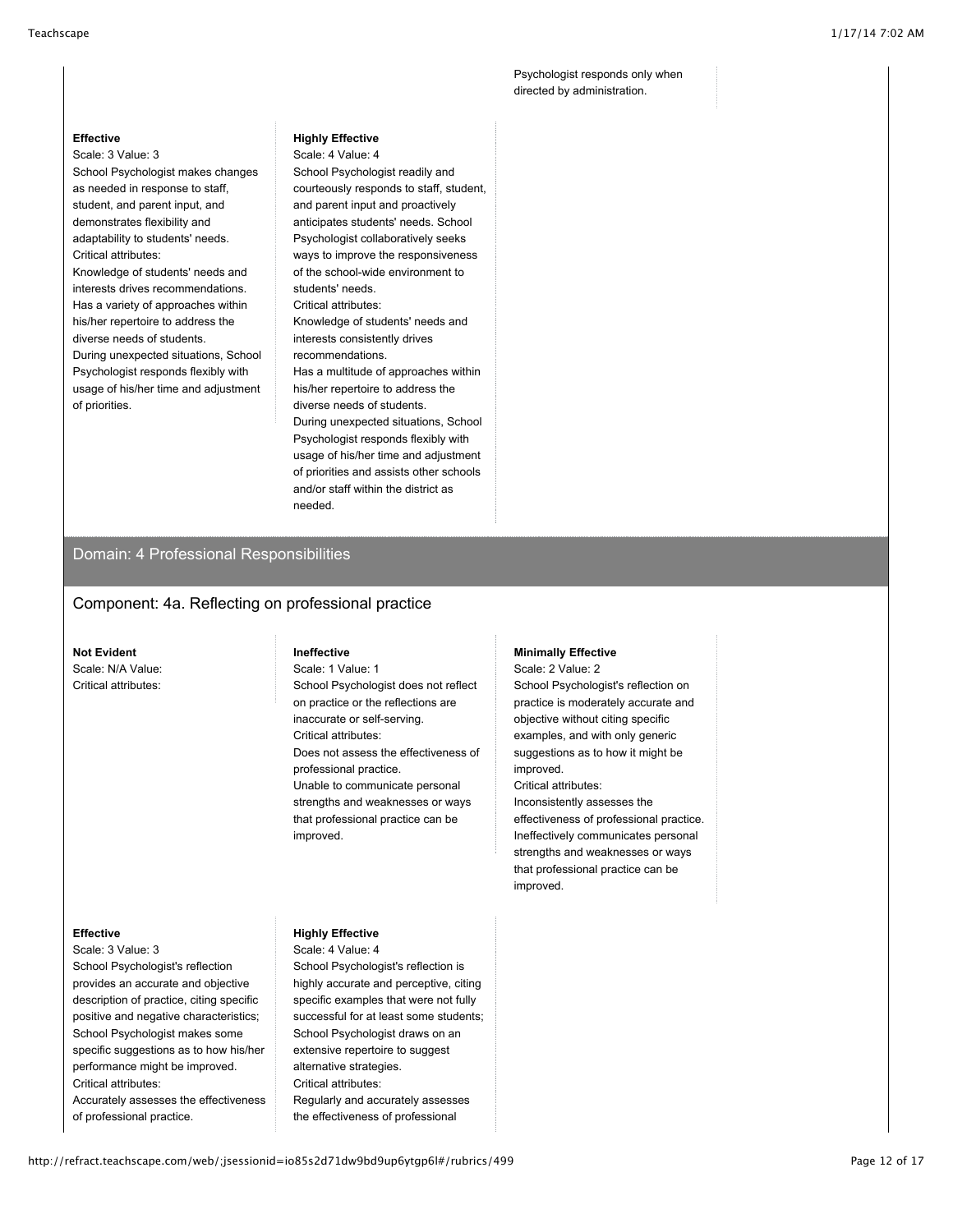Able to effectively communicate personal strengths and weaknesses, as well as ways that professional practice can be improved.

practice. Engages in dialogue with administration and/or colleagues about personal strengths and weaknesses, as well as ways that professional practice can be improved.

# Component: 4b. Maintaining accurate records

**Not Evident** Scale: N/A Value: Critical attributes:

**Ineffective**

Scale: 1 Value: 1 School Psychologist does not have a system for monitoring deadlines; many evaluations are not completed by the deadline. Critical attributes: Records are inaccurate and/or unavailable. Does not follow procedures for obtaining and maintaining records. Does not attend trainings/in-services provided by the district about updates to district/legal mandates. No data management system.

### **Minimally Effective**

Scale: 2 Value: 2 School Psychologist has a rudimentary system for monitoring deadlines and completes most evaluations and reevaluations before the deadline. Critical attributes: Records are somewhat accurate and inconsistently accessible. Inconsistently follows procedures for obtaining and maintaining records. Sporadically attends trainings/inservices provided by the district about updates to district/legal mandates. Inconsistent data management system.

#### **Effective**

Scale: 3 Value: 3 School Psychologist has developed an effective system for ensuring the completion of all evaluations and reevaluations on or before the deadline. Critical attributes: Records are accurate and accessible when needed. Follows correct procedures for obtaining and maintaining records. Attends trainings/in-services provided by the district about updates to district/legal mandates. Utilizes an effective data management system and can readily access data.

## **Highly Effective**

Scale: 4 Value: 4 School Psychologist has developed an effective system for ensuring the timely completion of all evaluations and reevaluations and proactively communicates timelines to case managers and related service personnel. Critical attributes: Records are always accurate and accessible when needed. Follows correct procedures for obtaining and maintaining records. Regularly attends trainings/in-services about updates to district/legal mandates and disseminates this information to colleagues. Can produce and explain his/her data.

# Component: 4c. Collaborating with teachers, administrators, parents, students, and appropriate community supports

**Not Evident** Scale: N/A Value: Critical attributes:

# **Ineffective**

Scale: 1 Value: 1 School Psychologist does not respond to staff and parent requests for information. Critical attributes: Little or no information regarding students or the services that are

# **Minimally Effective**

Scale: 2 Value: 2 School Psychologist is inconsistent in responding to staff and parent requests for information. Critical attributes: Some information regarding students or the services that are provided is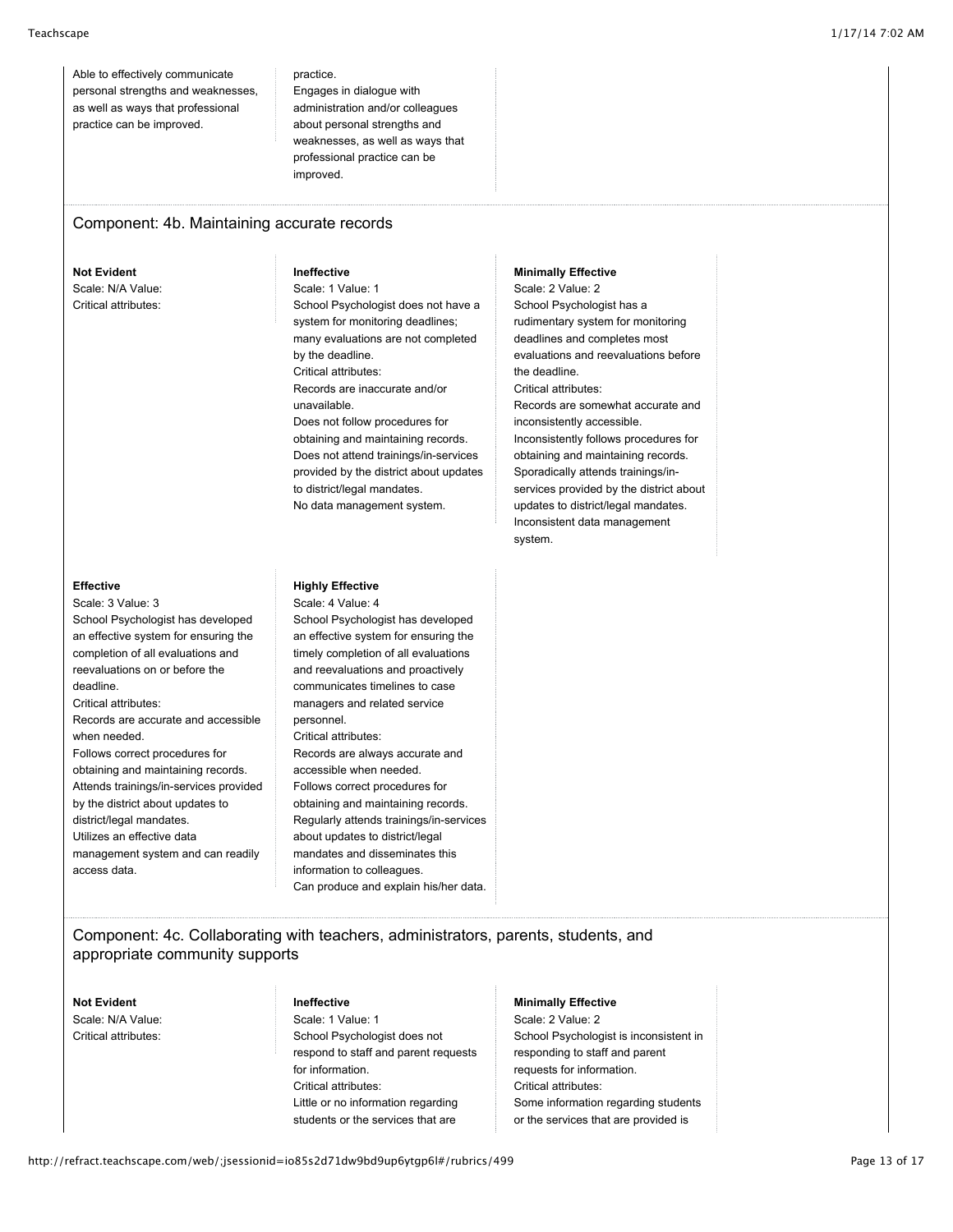provided is available to parents, staff, and/or community agencies. Does not respond to communication requests made by students, parents, staff, and/or community agencies. Communication during meetings or consultation is ineffective or disrespectful.

Does not advocate for the best interests of the student.

articulated to parents, staff, and/or community agencies.

Slow to respond to communication requests made by students, parents, staff, and/or community agencies. Communication during meetings or consultation can be ineffective. Inconsistently advocates for the best interests of the student.

### **Effective**

student.

Scale: 3 Value: 3 School Psychologist initiates contact with teachers and administrators to confer regarding student needs, and responds promptly and appropriately to parent inquiries. Critical attributes: Information regarding students and the services that are provided is regularly articulated to parents, staff, and/or community agencies. Knowledgeable about the services of community agencies and makes attempts to involve and communicate student progress with them. Responds to communication requests made by students, parents, staff, and/or community agencies in a timely fashion. Communication during meetings or consultation is effective and meaningful. Advocates for the best interests of the

## **Highly Effective**

Scale: 4 Value: 4

School Psychologist proactively seeks out teachers and administrators to confer regarding student needs, and initiates contact with parents and appropriate community supports. Critical attributes:

Information regarding students and the services that are provided are initiated by the School Psychologist and are well articulated to parents, staff, and/or community agencies. Highly knowledgeable about the services of community agencies and makes multiple attempts to involve and communicate student progress with them.

Initiates communication and responds to requests made by students, parents, staff, and/or community agencies.

Facilitates effective communication during meetings or consultation. Always advocates for the best interests of the student.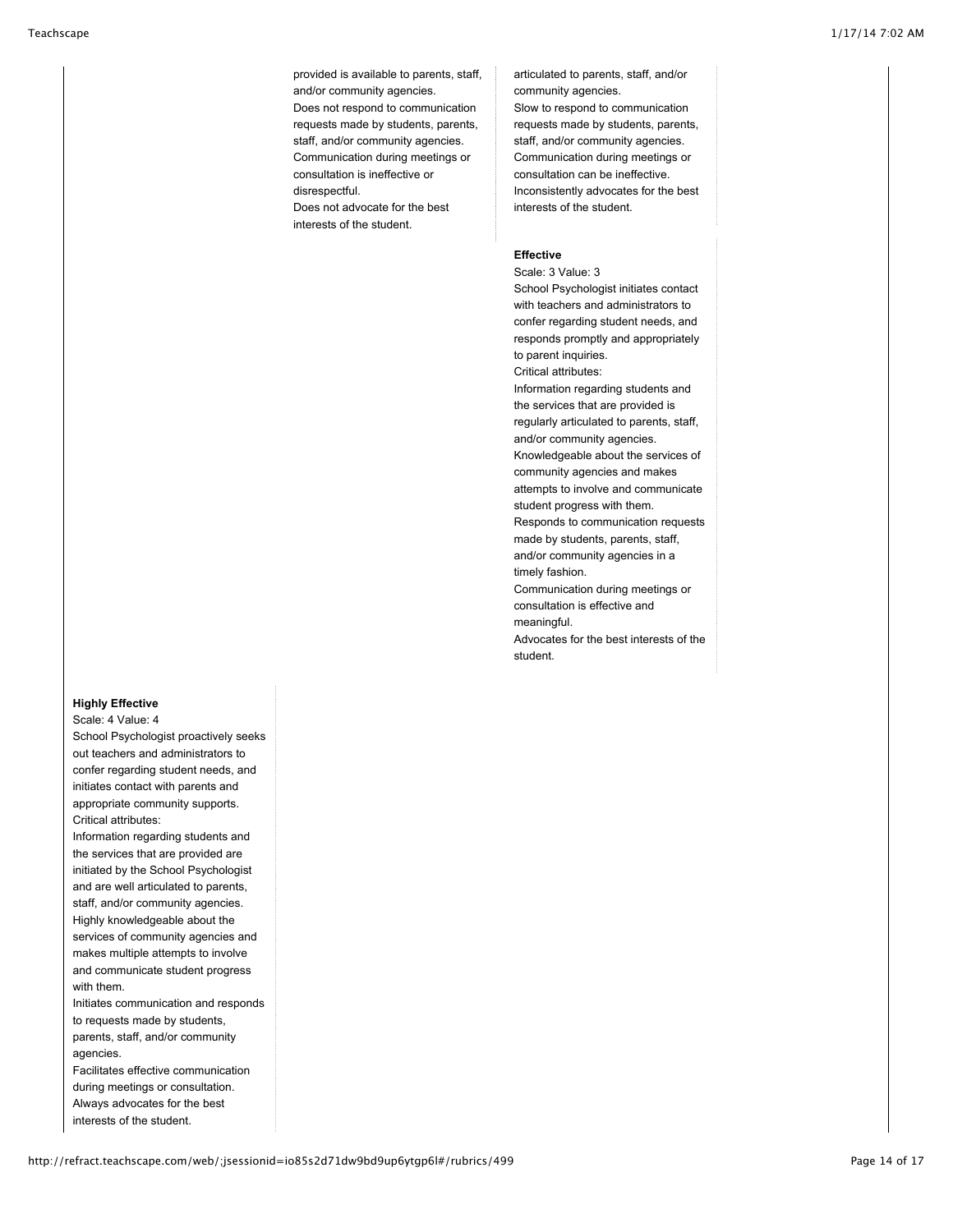# Component: 4d. Participating in a professional community

## **Not Evident** Scale: N/A Value:

Critical attributes:

### **Ineffective**

Scale: 1 Value: 1 School Psychologist does not consistently attend required school and required district meetings. School Psychologist's relationships with colleagues are negative or unprofessional. Critical attributes: Does not participate in professional collaboration. Does not attend department meetings. Aversive to feedback from colleagues and administration.

## **Highly Effective**

Scale: 4 Value: 4 School Psychologist makes a substantial contribution to school and district meetings, participates on district-level committees, and assumes a leadership role with colleagues. Critical attributes: Solicits feedback from colleagues and administration in order to improve practice. Assumes a leadership role in professional collaboration. Consistently attends and provides expertise in department meetings. Provides in-services or presentations to staff, parents, department, colleagues, or other professionals outside of the district. Participates on and contributes to district-level committees.

## **Minimally Effective**

Scale: 2 Value: 2 School Psychologist inconsistently attends required school and required district meetings, is often late, or does not contribute to the meetings. School Psychologist's relationships with colleagues are cordial. Critical attributes: Inconsistently accepts feedback from colleagues and administration. Participates in professional collaboration but does not contribute. Inconsistently attends and rarely participates in department meetings.

### **Effective**

Scale: 3 Value: 3 School Psychologist attends required school and required district meetings, is punctual, and actively participates. School Psychologist maintains positive and productive relationships with colleagues. Critical attributes: Accepts feedback from colleagues and administration in order to improve practice. Regularly participates in professional collaboration and makes contributions. Consistently attends and participates in department meetings. Provides in-services or presentations to team. Participates on and contributes to building-level committees as requested.

# Component: 4e. Engaging in professional development

# **Not Evident**

Scale: N/A Value: Critical attributes:

#### **Ineffective**

Scale: 1 Value: 1 School Psychologist does not participate in professional development activities, even when such activities are recommended by supervisor(s) for the development of skills. Critical attributes: Does not seek opportunities for continued professional development. Does not participate in any activity that might enhance knowledge or skill.

Purposefully resists discussing

### **Minimally Effective**

Scale: 2 Value: 2 School Psychologist's participation in professional development activities is limited to those that are convenient or are required. Critical attributes: Rarely seeks opportunities for continued professional development. Participates in professional development when required. Reluctantly accepts feedback from supervisors and colleagues. Rarely participates in professional organizations.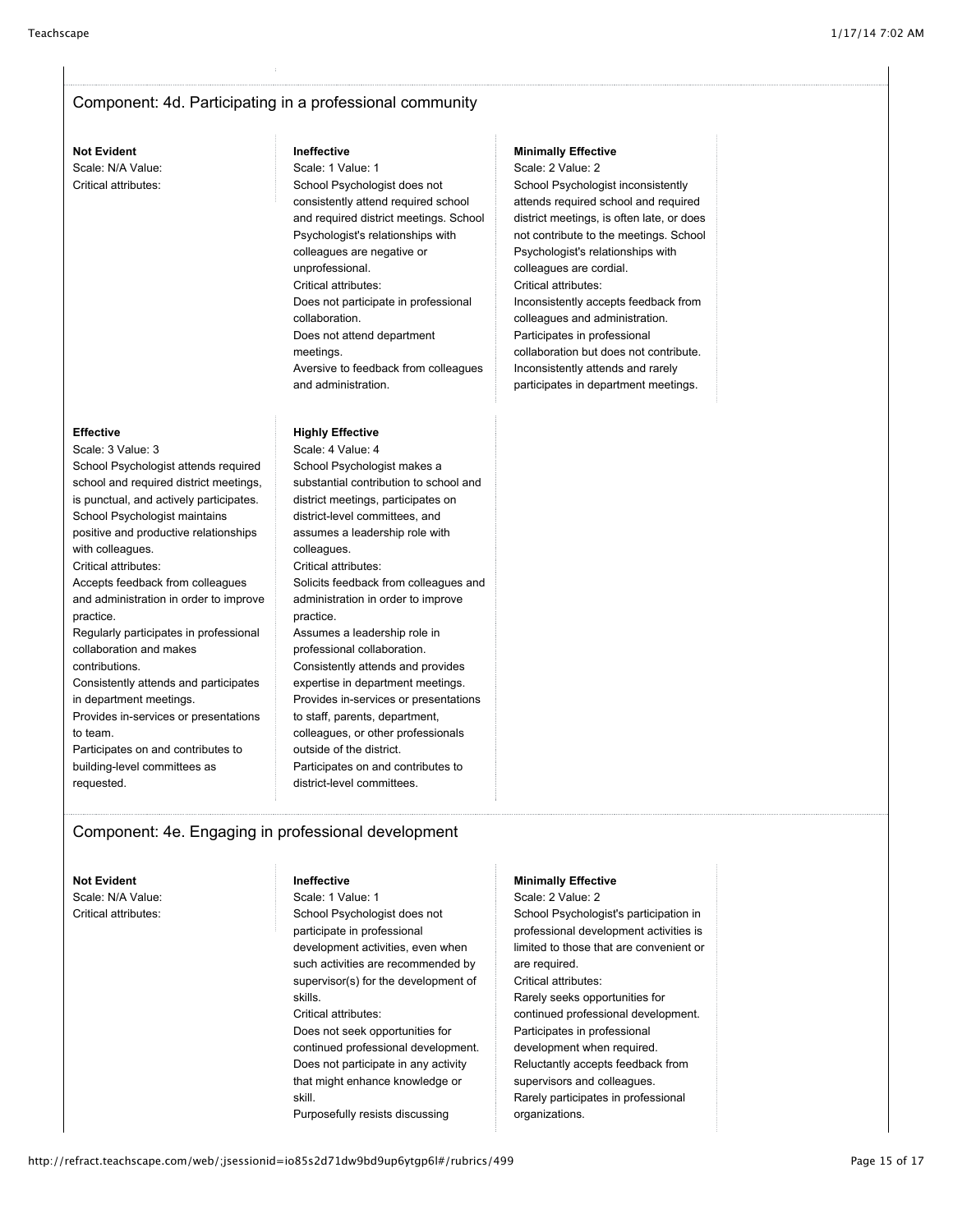performance with supervisors or colleagues. Makes no effort to participate in professional organizations.

#### **Effective**

Scale: 3 Value: 3 School Psychologist seeks out opportunities for professional development based on an individual assessment of need. Critical attributes: Seeks regular opportunities for continued professional development. Welcomes colleagues and supervisors into the classroom for the purposes of gaining insight from their feedback. Actively participates in organizations designed to contribute to the

profession.

## **Highly Effective**

Scale: 4 Value: 4 School Psychologist provides a leadership role in seeking out professional development opportunities for increasing knowledge of best practices and makes a substantial contribution to the profession through such activities as offering workshops to colleagues. Critical attributes: Seeks regular opportunities for continued professional development, including initiating action research. Actively seeks feedback from supervisors and colleagues. Takes an active leadership role in professional organizations in order to contribute to the profession.

Component: 4f. Showing professionalism, including integrity, advocacy, and maintaining confidentiality

#### **Not Evident**

Scale: N/A Value: Critical attributes:

#### **Ineffective**

Scale: 1 Value: 1 School Psychologist displays dishonesty in interactions with colleagues, students, and the public and violates principles of confidentiality. Critical attributes: Is dishonest. Does not notice the needs of students. Engages in practices that are selfserving. Willfully rejects district regulations. Is not aware of NASP's Principles for Professional Ethics.

#### **Minimally Effective**

Scale: 2 Value: 2 School Psychologist is honest in interactions with colleagues, students, and the public; plays a moderate advocacy role for students; and does not violate norms of confidentiality. Critical attributes: Is consistently honest. Notices the needs of students but is inconsistent in addressing them. Does not notice that practices are ineffective or that they result in poor outcomes for students. Complies with district regulations. Inconsistently adheres to NASP's Principles for Professional Ethics.

**Effective Highly Effective**